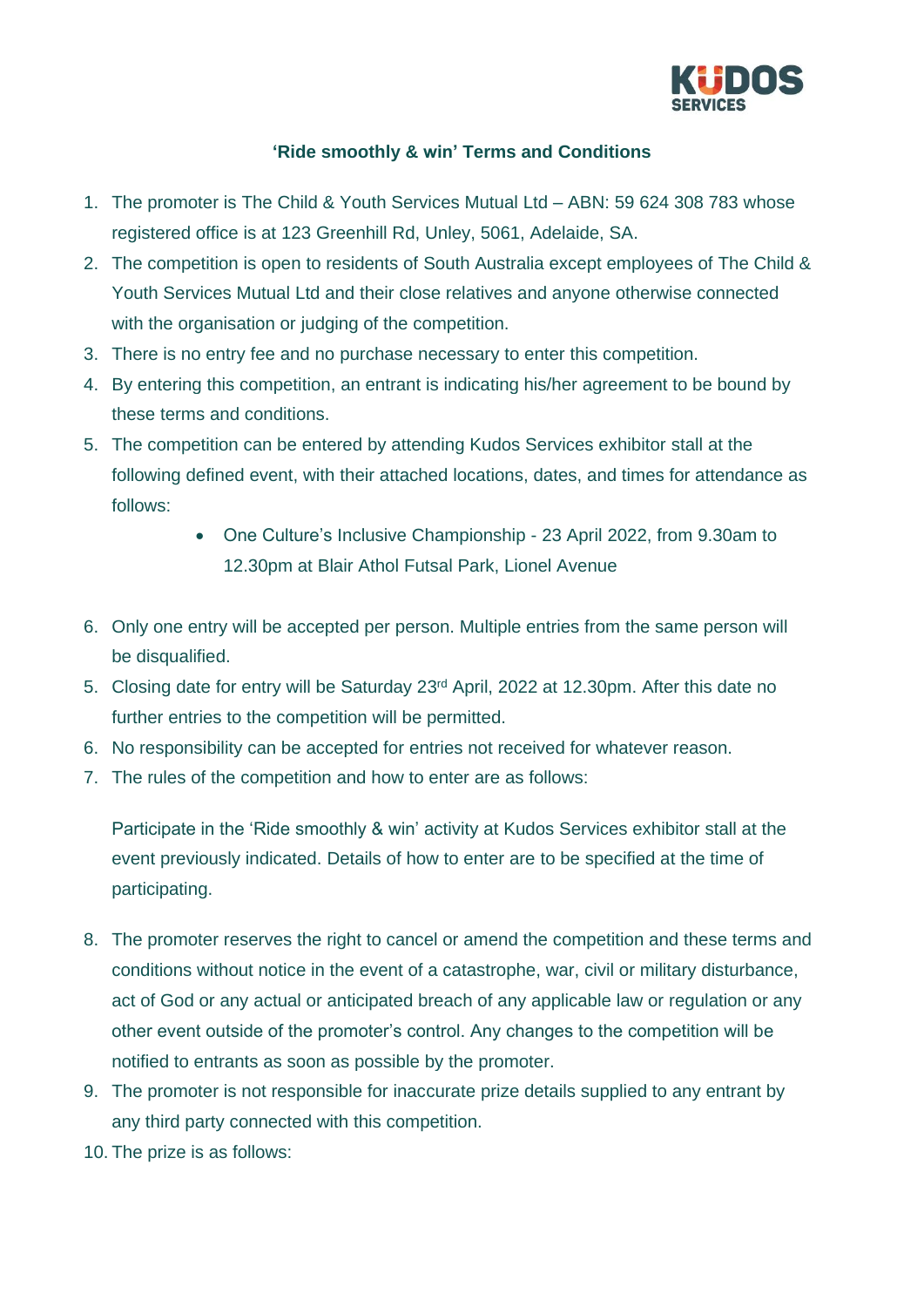

• The winner will receive a large bag of several stuffed toys priced at \$100 from Adelaide Stocking Stuffers (44 Towers Tce, Edwardstown, South Australia).

The winner will need to pick up their prize no later than Friday, 20 May 2022, at Kudos Services Unley site, located at Level 1, 123 Greenhill Rd, Unley, South Australia, 5061, during a weekday and within office hours (9am to 5pm).

- 11. The prize is as stated, and no cash or other alternatives will be offered. The prize is not transferable. Prize is subject to availability, and we reserve the right to substitute any prize with another of equivalent value without giving notice.
- 12. The winner will be determined by a draw, to be held on Thursday 28th April 2022, at 12pm (UTC+10:30) by a competition panel appointed by the Promoter.
- 13. The winner will be notified by email and/or phone call. If the winner cannot be contacted or do not claim the prize within 2 days of notification, we reserve the right to withdraw the prize from the winner and pick a replacement winner.
- 14. The promoter will notify the winner when and where the prize can be collected.
- 15. The promoter's decision in respect of all matters to do with the competition will be final and no correspondence will be entered into.
- 16. By entering this competition, an entrant is indicating his/her agreement to be bound by these terms and conditions, and is giving consent to receive future direct communications from the promoter with regards to service updates and upcoming events.
- 17. The competition and these terms and conditions will be governed by South Australia's law and any disputes will be subject to the exclusive jurisdiction of the courts of South Australia.
- 18. The winner agrees to the use of his/her name and image in any publicity material, as well as their entry. Any personal data relating to the winner or any other entrants will be used solely in accordance with current Australian data protection legislation and will not be disclosed to a third party without the entrant's prior consent.
- 19. The winner's name will be available 28 days after closing date by emailing the following address: contactus@kudosservices.com.au.
- 20. Entry into the competition will be deemed as acceptance of these terms and conditions.
- 21. The Child & Youth Services Mutual Ltd.'s decision as to those able to take part and selection of winners is final. No correspondence relating to the competition will be entered into.